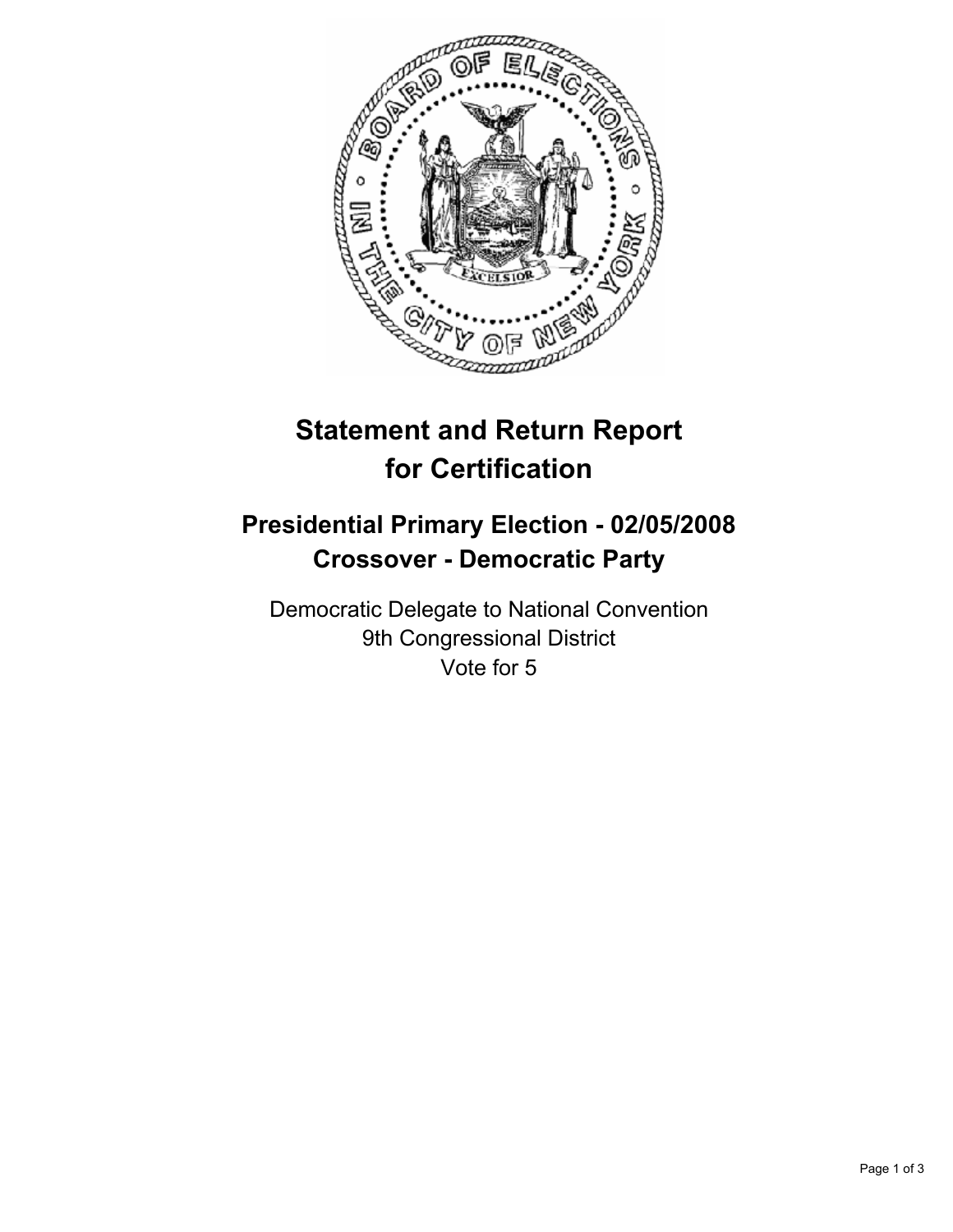

## **9th Congressional District**

| <b>Kings County</b>                                |        |
|----------------------------------------------------|--------|
|                                                    |        |
| ABSENTEE/MILITARY                                  | 477    |
| <b>FEDERAL</b>                                     | 84     |
| <b>AFFIDAVIT</b>                                   | 164    |
| JAMES CONIGLIARO (M) - PLEDGED TO SUPPORT CLINTON  | 6,945  |
| CATHERINE T NOLAN (F) - PLEDGED TO SUPPORT CLINTON | 7,192  |
| MITCHELL PARTNOW (M) - PLEDGED TO SUPPORT CLINTON  | 7,225  |
| MELINDA KATZ (F) - PLEDGED TO SUPPORT CLINTON      | 7,445  |
| MAF UDDIN (M) - PLEDGED TO SUPPORT CLINTON         | 6,358  |
| HERBERT M LIEBMANN (M) - PLEDGED TO SUPPORT OBAMA  | 2,697  |
| MARIE J WILLIAMS (F) - PLEDGED TO SUPPORT OBAMA    | 2,445  |
| NORMAN E ROSENTHAL (M) - PLEDGED TO SUPPORT OBAMA  | 2,647  |
| JOANNA MACK (F) - PLEDGED TO SUPPORT OBAMA         | 2,415  |
| <b>Total Votes</b>                                 | 45,369 |
| <b>Queens County</b>                               |        |
| <b>EMERGENCY</b>                                   | 205    |
| ABSENTEE/MILITARY                                  | 1,028  |
| <b>FEDERAL</b>                                     | 187    |
| <b>AFFIDAVIT</b>                                   | 603    |
| JAMES CONIGLIARO (M) - PLEDGED TO SUPPORT CLINTON  | 19,084 |
| CATHERINE T NOLAN (F) - PLEDGED TO SUPPORT CLINTON | 19,991 |
| MITCHELL PARTNOW (M) - PLEDGED TO SUPPORT CLINTON  | 19,012 |
| MELINDA KATZ (F) - PLEDGED TO SUPPORT CLINTON      | 20,922 |
| MAF UDDIN (M) - PLEDGED TO SUPPORT CLINTON         | 17,232 |
| HERBERT M LIEBMANN (M) - PLEDGED TO SUPPORT OBAMA  | 7,905  |
| MARIE J WILLIAMS (F) - PLEDGED TO SUPPORT OBAMA    | 7,602  |
| NORMAN E ROSENTHAL (M) - PLEDGED TO SUPPORT OBAMA  | 7.777  |

JOANNA MACK (F) - PLEDGED TO SUPPORT OBAMA 7,338

**Total Votes 126,863**